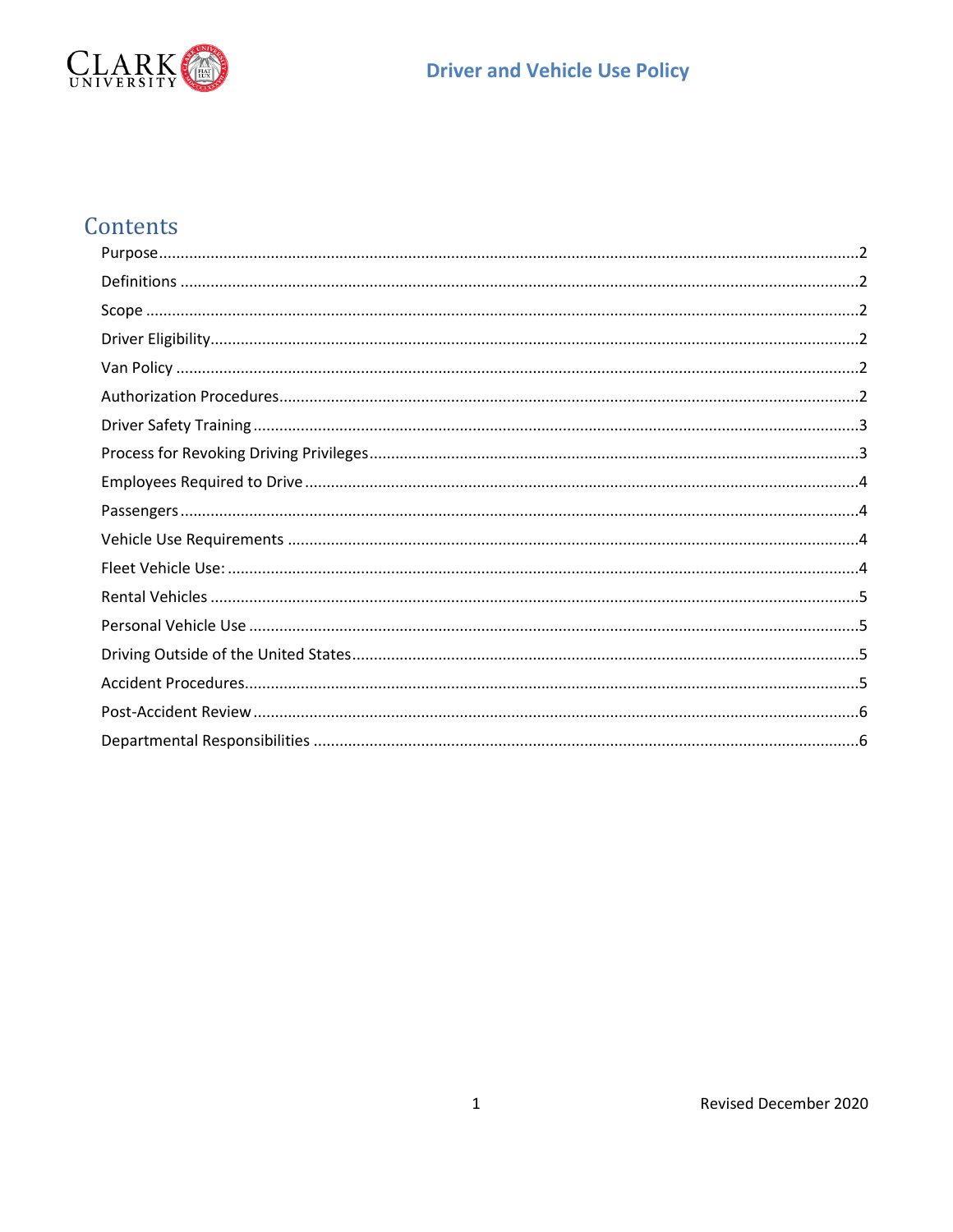

### <span id="page-1-0"></span>Purpose

The purpose of this policy is to set forth the requirements applicable to all drivers of Clark University owned, leased, or rented vehicles or of personal vehicles while on University business.

The intent of this policy is to ensure the safety of drivers, passengers, and the public as well as minimize losses, damages, and claims against the University.

Driving a Clark University owned, leased, or rented vehicle is a privilege and the University reserves the right to deny or revoke the driving privileges of any driver in the event that the driver does not meet the requirements of this policy.

## <span id="page-1-1"></span>Definitions

For the purposes of this policy, a University (or Clark) vehicle is defined as a motor vehicle that is owned, leased, or rented by the University. This includes vehicles that are rented by employees while conducting Universityrelated business.

#### <span id="page-1-2"></span>Scope

This policy applies to all University faculty, staff and students to whom the University grants the privilege of operating a University vehicle. Those granted permission by a sponsoring department to operate a golf cart and/ or low speed vehicle (collectively referred to as "carts") must also abide by a separate Golf/ Utility Cart [Policy.](https://www.clarku.edu/offices/risk-management/sample-page/clark-golf-cart-policy-revised-2020/)

#### <span id="page-1-3"></span>Driver Eligibility

Drivers must be at least eighteen (18) years of age, have at least one year of driving experience, and possess a valid US driver's license or an International Driving Permit (IDP) and have an acceptable driver's record as described below.

Drivers are required to report any change in license status (e.g., convictions, license suspended or revoked) to their supervisor immediately.

#### <span id="page-1-4"></span>Van Policy

The University prohibits Clark faculty, staff, or students from driving 15 passenger vans on Clark-related business. 12 passenger vans are permitted subject to additional certification requirements listed below. Departments or groups needing transportation for large groups (7 or more) are encouraged to contract with a Clark-approved transportation company that will provide trained, insured drivers.

#### <span id="page-1-5"></span>Authorization Procedures

To start the authorization process, faculty, staff and student must complete a[n Authorization to Obtain a Motor](https://forms.office.com/Pages/ResponsePage.aspx?id=PSaytapoPkW5cqoUIUEPgPbfMG7oFM9Nsxpi2gB7afdUQUxHWEU2R1FVMjlXTVlLNTY4TTRMTk5KVy4u)  [Vehicle Record](https://forms.office.com/Pages/ResponsePage.aspx?id=PSaytapoPkW5cqoUIUEPgPbfMG7oFM9Nsxpi2gB7afdUQUxHWEU2R1FVMjlXTVlLNTY4TTRMTk5KVy4u) online. A review of the driver's records will be conducted through the Department of Motor Vehicles covering the most recent 3---year period. Approval/denial will be communicated, by email, to the sponsoring department and applicant. Reauthorization for students is required at the beginning of each academic year.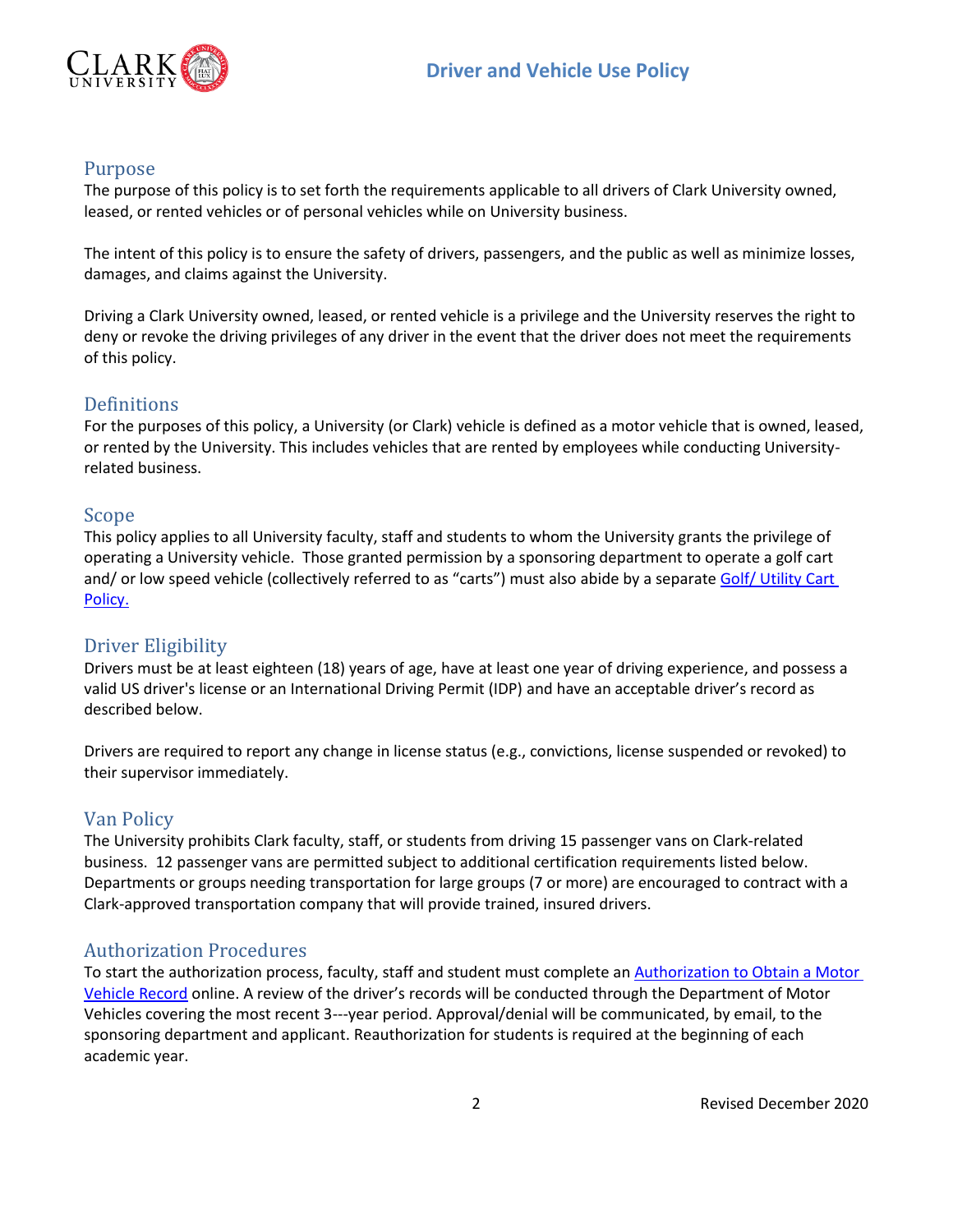## **Driver and Vehicle Use Policy**



The University reserves the right to deny, suspend or revoke privileges to drive a University vehicle, based on the initial or subsequent review of the motor vehicle record for any faculty, staff or student requesting driving privileges, per the eligibility criteria below.

Driving privileges will be denied or revoked if convictions for any of the following violations appear in the applicant's Motor Vehicle Record (MVR) within the past three (3) years from the date of the first violation:

- 1. Two or more speeding violations
- 2. Three or more non-speeding moving violations
- 3. License revocation or suspension
- 4. Leaving the scene of an accident

In addition, the driver must have no convictions within the past 10 years for:

- 1. Reckless driving/driving to endanger
- 2. Driving with suspended license
- 3. Hit and run
- 4. Fleeing from a police officer
- 5. DUI, DWI, or drug violation

Anyone with two or more at---fault accidents or moving violations, in any combination, within the last 12 months, may result in the denial or revoking of driving privileges.

#### <span id="page-2-0"></span>Driver Safety Training

Employees who operate a vehicle as a requirement of their job or are who assigned a University vehicle, must successfully complete the online Driver Safety Training course offered by the University's Insurance Carrier, United Educators, every 2 years, and following any at-fault accident.

Additionally, any students who apply to become an authorized driver must successfully complete the training as part of their annual authorization process.

Drivers who wish to be certified to drive a 12-passenger van must also undergo road training and testing. Please contact the Business Manager to arrange van certification testing.

#### <span id="page-2-1"></span>Revoking Driving Privileges

Authorized drivers may have their driving privileges revoked at any time for the following reasons:

- Failure to maintain the University's MVR Standard.
- Failure to follow the vehicle use requirements outlined in this policy.
- Operating a University vehicle outside the scope of the Clark-related activity.
- Operating a vehicle in a reckless or unsafe manner.

Upon notification of breach of this policy or MVR standard, the University will provide written notification to driver, driver's supervisor and Human Resources (for employees) or Dean of Students (for students) of revoked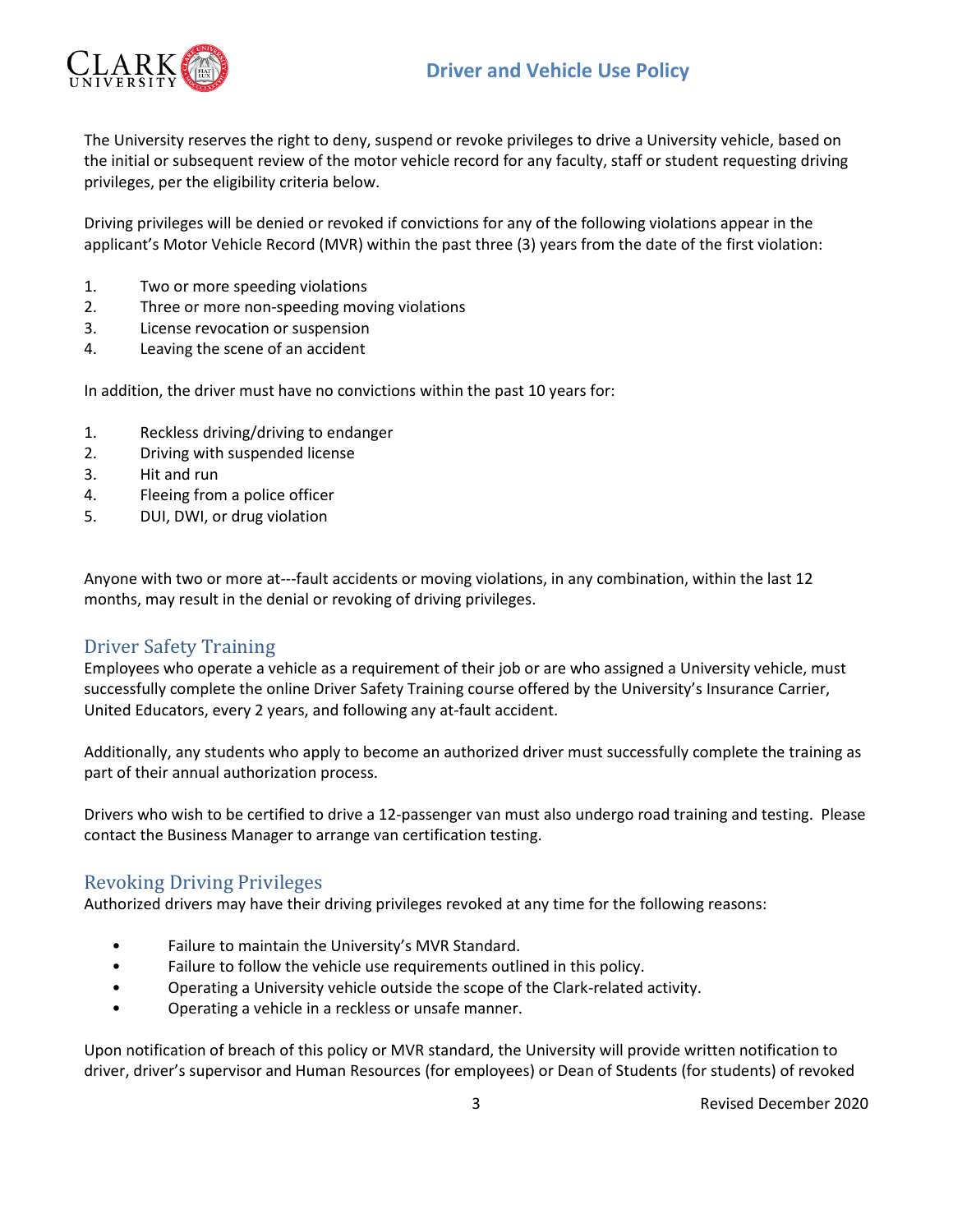

driving privileges. In cases of exigent circumstances, verbal notifications of revoked driving privileges are permitted, then followed in writing.

#### <span id="page-3-0"></span>Employees Required to Drive

Employees who are required to operate a University vehicle as part of their essential job functions are subject to the same eligibility requirements as outlined in this policy. Prospective employees, whose position requires a valid driver's license as an essential function of the job, may be offered a position, contingent upon passing MVR standards.

#### <span id="page-3-1"></span>**Passengers**

All passengers must be participating in a University business or sponsored activity or event at the time they are traveling in a University vehicle. Passengers should be limited to employees and students, unless approved by the sponsoring Department

All occupants of the vehicle are not permitted to smoke and must wear seat belts whenever seatbelts are available in accordance with applicable laws. It is the driver's responsibility to make sure that all passengers wear their seat belts.

## <span id="page-3-2"></span>Vehicle Use Requirements

Drivers must comply with the following when using University vehicles:

- Operate vehicles in accordance with applicable local, state and federal laws and University's regulations, at all times.
- Report any vehicle accident to Department Supervisor and Business Services immediately. Failure to report may result in the loss of driving privileges.
- Comply with applicable seat belt laws for driver and passengers.
- Smoking by drivers and passengers is prohibited in all Clark vehicles.
- Drivers are not allowed to use handheld electronic devises (cell phones/texting) while driving.
- Drivers assume the responsibility for payment of all driver related traffic violations and citations received.
- Agree that any unauthorized use of Clark vehicles for non-University related purposes would result in revocation of driving privileges.
- Drivers are not to exceed maximum capacity seating in the vehicles used for transport.

## <span id="page-3-3"></span>Fleet Vehicle Use:

In addition to the vehicle uses outlined above, the following is expected when using University owned/leased vehicles:

- Routine vehicle maintenance and inspections will be completed or arranged by Department that owns or leases the vehicle.
- Vehicle registration and insurance will be maintained by the Business Manager.
- At the end of vehicle use, vehicle should be cleared of any trash or debris.
- Vehicle warm---up---time is to be limited to 10 minutes.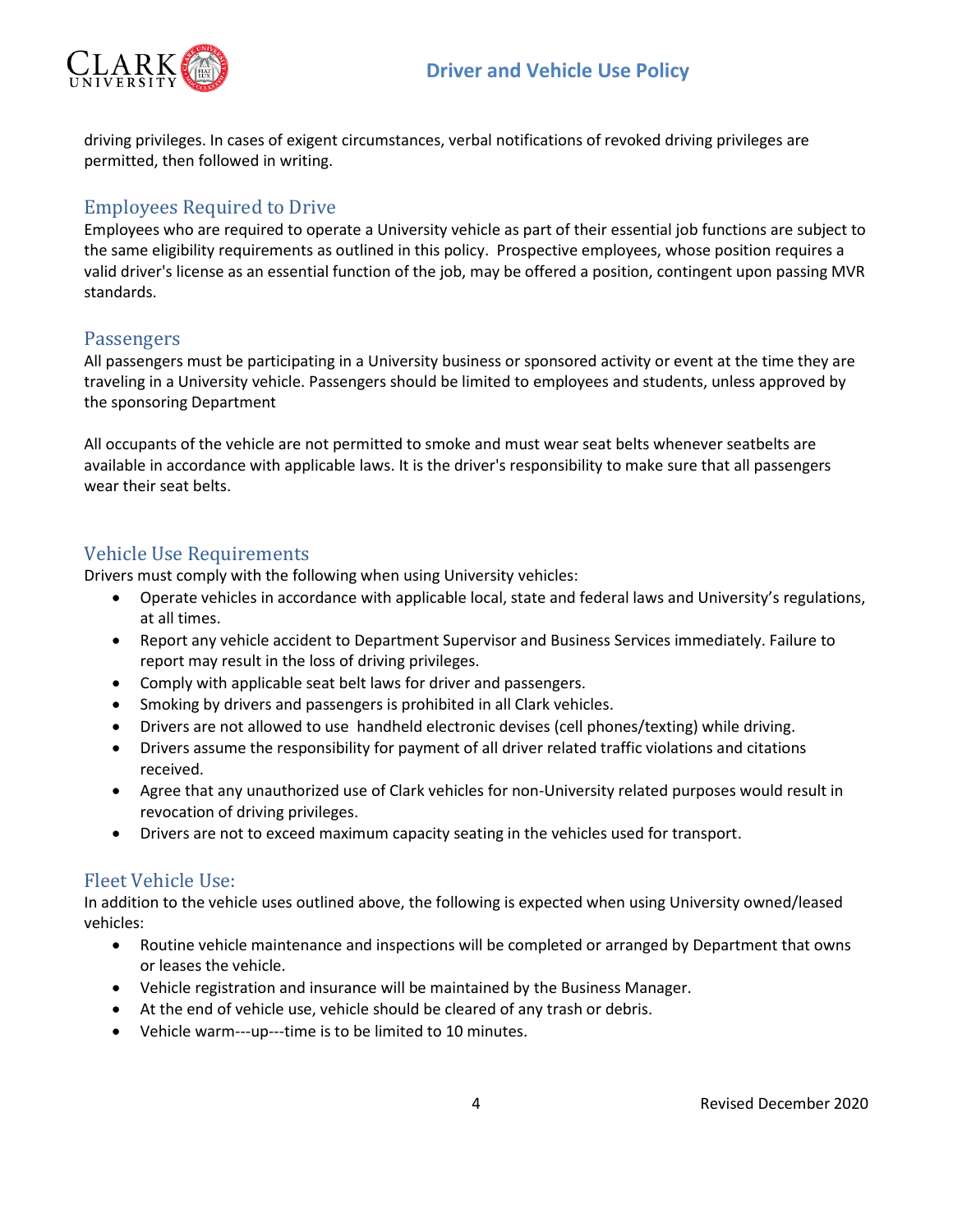

## <span id="page-4-0"></span>Rental Vehicles

The University's insurance provides for both liability and physical damage for employees and students who rent vehicles while on authorized University business. The coverage extends for car rentals in the U.S., Canada, Puerto Rico and U.S. territories therefore, please waive the rental agency's insurance coverage. Please note, however, if renting a vehicle from Clark's preferred vendor, Enterprise, the cost of insurance is included in the low price so the insurance coverage should not be waived.

## <span id="page-4-1"></span>Personal Vehicle Use

a. Individuals who drive his or her personal vehicle on University business or to/from a University activity is responsible for his or her own safety as well as the safety of any passengers. The University bears no responsibility for the operation or operating condition of personal vehicles and expects drivers of personal vehicles to comply with applicable local, state and federal laws as well as the conditions of this policy.

b. The owner of the vehicle must carry at least the minimum automobile liability limits required by state law. The owner's automobile liability coverage shall be the primary insurance coverage. The owner of the vehicle is responsible for any applicable deductible (e.g., liability or collision coverage) and is responsible for any increased personal automobile insurance premiums as a result of any accidents. There is no physical damage coverage through the University for personal vehicles. The University reimburses the use of a personal vehicle for official University business at the standard mileage rate published annually by the University. The rate is intended to cover all costs associated with owning a vehicle, including physical damage insurance.

c. Claims arising from use of a personal vehicle are to be reported to the owner's insurance agent. In the event of a serious or potentially serious claim, the Business Manager should also be notified.

## <span id="page-4-2"></span>Driving Outside of the United States

Clark University students are prohibited from driving while they are abroad as part of a Clark-related program. Employees are discouraged from driving. Every effort should be explored to utilize alternate transportation, such as, but not limited to, public transit and car hires.

If an employee chooses to rent a vehicle while abroad on Clark business, the employee must secure both liability and physical damage coverage with the rental agency. If any rental vehicle will be in your custody for a continuous period of time (in excess of 30 days), please notify the Business Manager. The employee must also follow the University's Driver Policy as outlined in this document.

## <span id="page-4-3"></span>Accident Procedures

In the event of an accident the following procedures must be followed:

- Obtain any medical attention that is necessary. Any accident that involves personal injury or property damage in excess of \$1000 must be reported to the police. In the event that it is not possible to determine the cost of damages, please report the accident to the police.
- Exchange information with the other operator involved (if applicable), minimally obtaining Driver's License and registration information, insurance company information and contact numbers. Also, obtain the names, addresses, and telephone numbers of all witnesses.